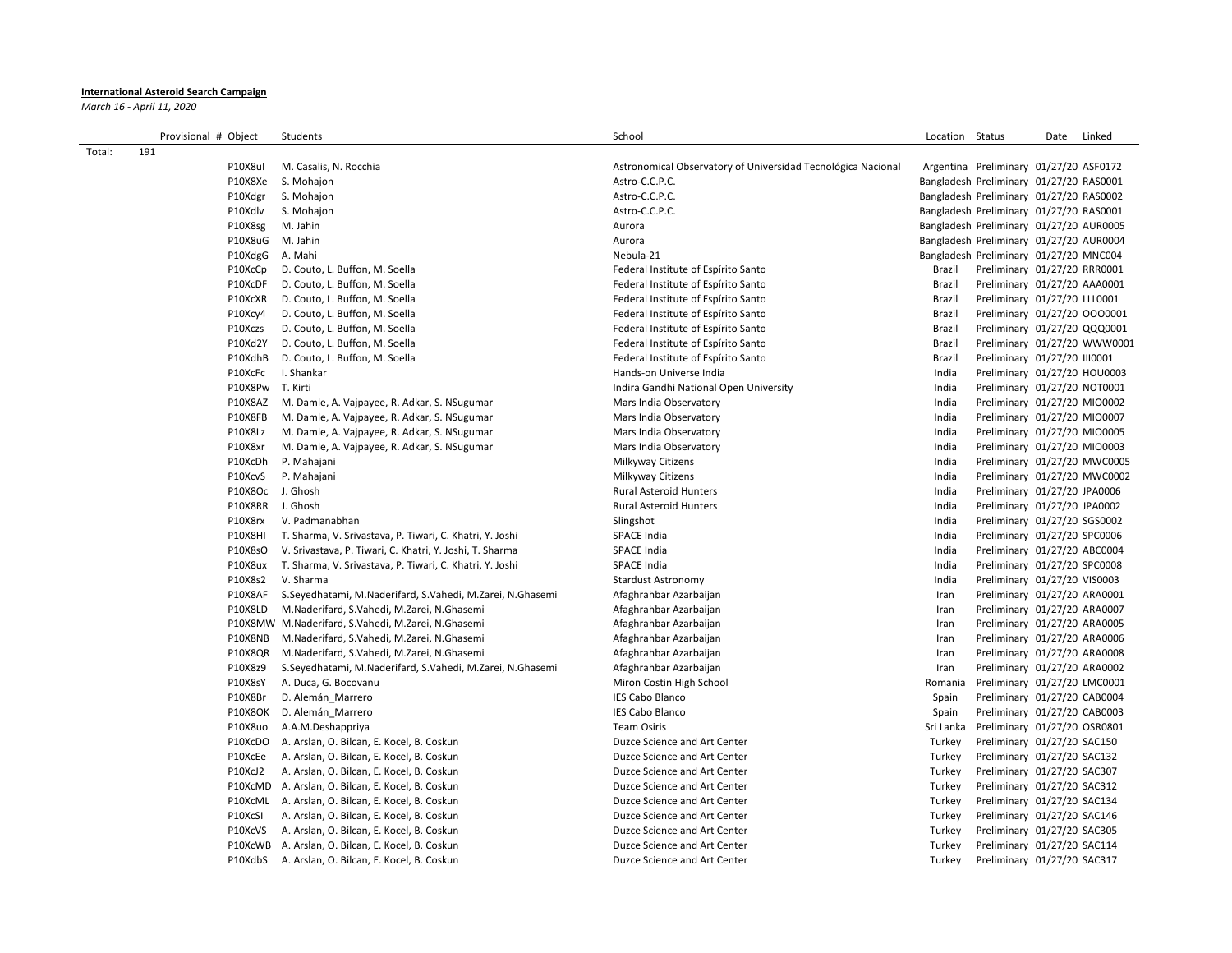| P10Xdfn          | A. Arslan, O. Bilcan, E. Kocel, B. Coskun                              | Duzce Science and Art Center                                 | Turkey          | Preliminary 01/27/20 SAC135  |
|------------------|------------------------------------------------------------------------|--------------------------------------------------------------|-----------------|------------------------------|
| P10XdJ5          | A. Arslan, O. Bilcan, E. Kocel, B. Coskun                              | Duzce Science and Art Center                                 | Turkey          | Preliminary 01/27/20 SAC314  |
| P10XdLF          | A. Arslan, O. Bilcan, E. Kocel, B. Coskun                              | Duzce Science and Art Center                                 | Turkey          | Preliminary 01/27/20 SAC315  |
| P10XdMl          | A. Arslan, O. Bilcan, E. Kocel, B. Coskun                              | Duzce Science and Art Center                                 | Turkey          | Preliminary 01/27/20 SAC310  |
| P10XdOS          | A. Arslan, O. Bilcan, E. Kocel, B. Coskun                              | Duzce Science and Art Center                                 | Turkey          | Preliminary 01/27/20 SAC311  |
| P10XdOZ          | A. Arslan, O. Bilcan, E. Kocel, B. Coskun                              | Duzce Science and Art Center                                 | Turkey          | Preliminary 01/27/20 SAC306  |
| P10XdP9          | A. Arslan, O. Bilcan, E. Kocel, B. Coskun                              | Duzce Science and Art Center                                 | Turkey          | Preliminary 01/27/20 SAC313  |
| P10XdRB          | A. Arslan, O. Bilcan, E. Kocel, B. Coskun                              | Duzce Science and Art Center                                 | Turkey          | Preliminary 01/27/20 SAC153  |
| P10Xdxl          | A. Arslan, O. Bilcan, E. Kocel, B. Coskun                              | Duzce Science and Art Center                                 | Turkey          | Preliminary 01/27/20 SAC316  |
| P10XcB5          | D. Gastelu                                                             | Observatorio Liceo 2 de Barros Blancos                       | Uruguay         | Preliminary 01/27/20 OBB0003 |
| P10XcEO          | D. Gastelu                                                             | Observatorio Liceo 2 de Barros Blancos                       | Uruguay         | Preliminary 01/27/20 OBB0004 |
| P10XcHx          | D. Gastelu                                                             | Observatorio Liceo 2 de Barros Blancos                       | Uruguay         | Preliminary 01/27/20 OBB0007 |
| P10Xcva          | D. Gastelu                                                             | Observatorio Liceo 2 de Barros Blancos                       | Uruguay         | Preliminary 01/27/20 OBB0005 |
| P10X8Di          | C. Evans, J. Castaneda, J.Bray-Ali                                     | Mt San Antonio College                                       | <b>USA</b>      | Preliminary 01/27/20 MSC1001 |
| P10X8E2          | C. Evans, J. Castaneda, J.Bray-Ali                                     | Mt San Antonio College                                       | <b>USA</b>      | Preliminary 01/27/20 MSC1010 |
|                  | P10X8Mz C. Evans, J. Castaneda, J.Bray-Ali                             | Mt San Antonio College                                       | <b>USA</b>      | Preliminary 01/27/20 MSC1004 |
| P10X8OI          | C. Evans, J. Castaneda, J.Bray-Ali                                     | Mt San Antonio College                                       | <b>USA</b>      | Preliminary 01/27/20 MSC1003 |
| P10X8sV          | C. Evans, J. Castaneda, J.Bray-Ali                                     | Mt San Antonio College                                       | <b>USA</b>      | Preliminary 01/27/20 MSC1005 |
| P10X8u4          | C. Evans, J. Castaneda, J.Bray-Ali                                     | Mt San Antonio College                                       | <b>USA</b>      | Preliminary 01/27/20 MSC1084 |
| P10XcsU          | B. Foose                                                               | Oregon Institute of Technology                               | <b>USA</b>      | Preliminary 01/27/20 OIT0100 |
|                  |                                                                        |                                                              |                 |                              |
| P10XPlu          | M. Casalis, N. Rocchia, H. Madonna                                     | Astronomical Observatory of Universidad Tecnológica Nacional | Argentina       | Preliminary 03/21/20 ASF0175 |
| P10XPKB          | D. Delfrate                                                            | Colégio Vicentino São José                                   | Brazil          | Preliminary 03/21/20 CVS0283 |
| P10XPKL          | D. Delfrate                                                            | Colégio Vicentino São José                                   | Brazil          | Preliminary 03/21/20 CVS0284 |
| P10XPNV          | D. Delfrate                                                            | Colégio Vicentino São José                                   | Brazil          | Preliminary 03/21/20 CVS0282 |
|                  | P10XOOu L. Repossi, D. Couto, L. Buffon                                | Federal Institute of Espírito Santo                          | Brazil          | Preliminary 03/21/20 JUI0001 |
|                  | P10XOQZ D. Couto, L. Buffon, M. Soella                                 | Federal Institute of Espírito Santo                          | Brazil          | Preliminary 03/21/20 JJJ0001 |
| P10XP1j          | L. Repossi, D. Couto, L. Buffon                                        | Federal Institute of Espírito Santo                          | Brazil          | Preliminary 03/21/20 OPL0001 |
| P10XP9Z          | L. Repossi, D. Couto, L. Buffon                                        | Federal Institute of Espírito Santo                          | Brazil          | Preliminary 03/21/20 TGB0001 |
| <b>P10XPI5</b>   | L. Repossi, D. Couto, L. Buffon                                        | Federal Institute of Espírito Santo                          | Brazil          | Preliminary 03/21/20 ASD0001 |
| P10XPS7          | L. Repossi, D. Couto, L. Buffon                                        | Federal Institute of Espírito Santo                          | Brazil          | Preliminary 03/21/20 YUI0001 |
| P10XPxh          | L. Repossi, D. Couto, L. Buffon                                        | Federal Institute of Espírito Santo                          | Brazil          | Preliminary 03/21/20 TYH0001 |
| P10XQcZ          | L. Repossi, D. Couto, L. Buffon                                        | Federal Institute of Espírito Santo                          | Brazil          | Preliminary 03/21/20 GHJ0001 |
| P10XPLg          | S. Boteva, V. Ivanov, R. Dimitrova, A. Atanasov, V. Radeva, R. Slavova | Student Astronomical Society - Naval Academy                 | Bulgaria        | Preliminary 03/21/20 VSR0001 |
| P10XPNz          | S. Boteva, V. Ivanov, R. Dimitrova, A. Atanasov, V. Radeva, R. Slavova | Student Astronomical Society - Naval Academy                 | <b>Bulgaria</b> | Preliminary 03/21/20 VSR0001 |
| P10XPOq          | S. Boteva, V. Ivanov, R. Dimitrova, A. Atanasov, V. Radeva, R. Slavova | Student Astronomical Society - Naval Academy                 | <b>Bulgaria</b> | Preliminary 03/21/20 VSR0002 |
| P10XPJV          | Y. Ögmen, A. Kazma                                                     | <b>Astro Cypriots</b>                                        | Cyprus          | Preliminary 03/21/20 BPL0503 |
|                  | P10XPKN Y. Ögmen, S. Cemmedo                                           | <b>Astro Cypriots</b>                                        | Cyprus          | Preliminary 03/21/20 BPL0501 |
| P10XPKP          | Y. Ögmen, A. Kulpcu                                                    | <b>Astro Cypriots</b>                                        | Cyprus          | Preliminary 03/21/20 BPL0499 |
| P10XPKq          | Y. Ögmen, A. Kulpcu                                                    | <b>Astro Cypriots</b>                                        | Cyprus          | Preliminary 03/21/20 BPL0497 |
|                  | P10XPOx Y. Ögmen, A. Kulpcu                                            | <b>Astro Cypriots</b>                                        | Cyprus          | Preliminary 03/21/20 BPL0500 |
|                  | P10XPP1 Y. Ögmen, A. Kazma                                             | <b>Astro Cypriots</b>                                        | Cyprus          | Preliminary 03/21/20 BPL0504 |
| P10XPOC S. Dabas |                                                                        | Dabas Observatory                                            | India           | Preliminary 03/21/20 SNL0128 |
| P10XPOo S. Dabas |                                                                        | Dabas Observatory                                            | India           | Preliminary 03/21/20 SNL0127 |
| P10XQkP T. Kirti |                                                                        | Indira Gandhi National Open University                       | India           | Preliminary 03/21/20 KIR1999 |
| P10XQnD T. Kirti |                                                                        | Indira Gandhi National Open University                       | India           | Preliminary 03/21/20 KIR2008 |
| P10XQoz T. Kirti |                                                                        | Indira Gandhi National Open University                       | India           | Preliminary 03/21/20 KIR2007 |
| P10XQq9 T. Kirti |                                                                        | Indira Gandhi National Open University                       | India           | Preliminary 03/21/20 KIR2009 |
|                  | P10XQrt T. Kirti, Y. Joshi                                             | Indira Gandhi National Open University                       | India           | Preliminary 03/21/20 JOS1998 |
| P10XQrv          | T. Kirti                                                               | Indira Gandhi National Open University                       | India           | Preliminary 03/21/20 KIR2017 |
| P10XQsf          | T. Kirti, Y. Joshi                                                     | Indira Gandhi National Open University                       | India           | Preliminary 03/21/20 KIR2011 |
| P10XQxK T. Kirti |                                                                        | Indira Gandhi National Open University                       | India           | Preliminary 03/21/20 KIR2015 |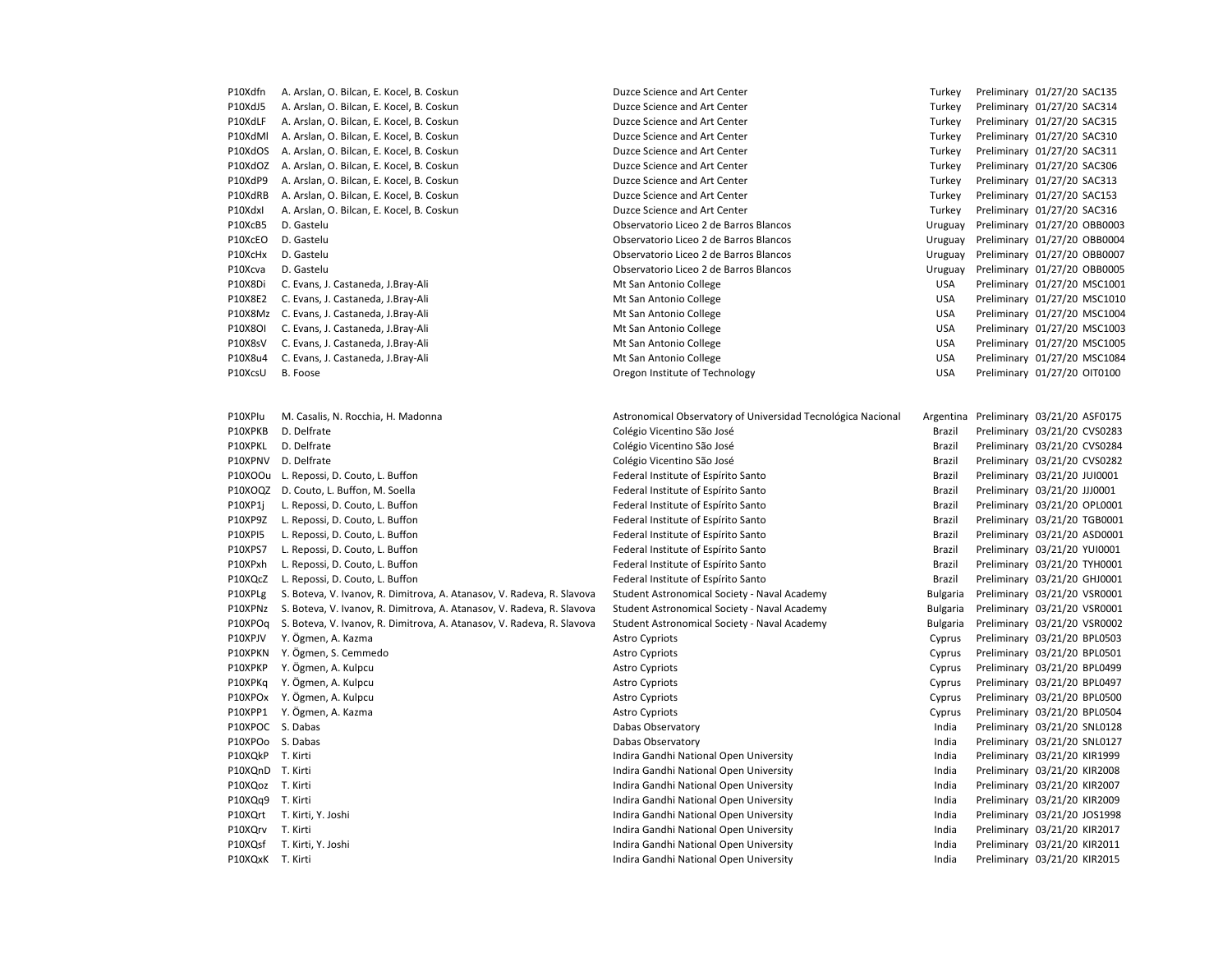| P10XQxP          | T. Kirti                                                           | Indira Gandhi National Open University          | India   | Preliminary 03/21/20 KIR2014 |
|------------------|--------------------------------------------------------------------|-------------------------------------------------|---------|------------------------------|
| P10XQxX          | T. Kirti, Y. Joshi                                                 | Indira Gandhi National Open University          | India   | Preliminary 03/21/20 SUR1506 |
| P10XQFR          | M. Damle, A. Vajpayee, R. Adkar, S. NSugumar, S. Gouthamei         | Mars India Observatory                          | India   | Preliminary 03/21/20 MIO0012 |
|                  | P10XQmO M. Damle, A. Vajpayee, R. Adkar, S. NSugumar, S. Gouthamei | Mars India Observatory                          | India   | Preliminary 03/21/20 MIO0011 |
| P10XQOP          | M. Damle, A. Vajpayee, R. Adkar, S. NSugumar, S. Gouthamei         | Mars India Observatory                          | India   | Preliminary 03/21/20 MIO0022 |
| P10XQp8          | M. Damle, A. Vajpayee, R. Adkar, S. NSugumar, S. Gouthamei         | Mars India Observatory                          | India   | Preliminary 03/21/20 MIO0013 |
| P10XQRm          | M. Damle, A. Vajpayee, R. Adkar, S. NSugumar, S. Gouthamei         | Mars India Observatory                          | India   | Preliminary 03/21/20 MIO0021 |
| P10XQrn          | M. Damle, A. Vajpayee, R. Adkar, S. NSugumar, S. Gouthamei         | Mars India Observatory                          | India   | Preliminary 03/21/20 MIO0016 |
| P10XR04          | M. Damle, A. Vajpayee, R. Adkar, S. NSugumar, S. Gouthamei         | Mars India Observatory                          | India   | Preliminary 03/21/20 MIO0010 |
| P10XPN9          | P. Mahajani                                                        | Milkyway Citizens                               | India   | Preliminary 03/21/20 MWC0013 |
| P10XQOS          | P. Mahajani                                                        | Milkyway Citizens                               | India   | Preliminary 03/21/20 MWC0018 |
| P10XPK5          | J. Ghosh                                                           | <b>Rural Asteroid Hunters</b>                   | India   | Preliminary 03/21/20 JPA0006 |
| P10XPK7          | J. Ghosh                                                           | <b>Rural Asteroid Hunters</b>                   | India   | Preliminary 03/21/20 JPA0020 |
| P10XPKa          | J. Ghosh                                                           | <b>Rural Asteroid Hunters</b>                   | India   | Preliminary 03/21/20 JPA2021 |
| P10XQAh J. Ghosh |                                                                    | <b>Rural Asteroid Hunters</b>                   | India   | Preliminary 03/21/20 JPA0024 |
| P10XQD1 J. Ghosh |                                                                    | <b>Rural Asteroid Hunters</b>                   | India   | Preliminary 03/21/20 JPA2011 |
| P10XQF0 J. Ghosh |                                                                    | <b>Rural Asteroid Hunters</b>                   | India   | Preliminary 03/21/20 JPA2020 |
| P10XQHj J. Ghosh |                                                                    | <b>Rural Asteroid Hunters</b>                   | India   | Preliminary 03/21/20 JPA2002 |
| P10XQmG J. Ghosh |                                                                    | <b>Rural Asteroid Hunters</b>                   | India   | Preliminary 03/21/20 JPA1979 |
| P10XQoe J. Ghosh |                                                                    | <b>Rural Asteroid Hunters</b>                   | India   | Preliminary 03/21/20 JPA0015 |
| P10XQPe J. Ghosh |                                                                    | <b>Rural Asteroid Hunters</b>                   | India   | Preliminary 03/21/20 JPA0027 |
| P10XQQ6 J. Ghosh |                                                                    | <b>Rural Asteroid Hunters</b>                   | India   | Preliminary 03/21/20 JPA0011 |
| P10XQQe J. Ghosh |                                                                    | <b>Rural Asteroid Hunters</b>                   | India   | Preliminary 03/21/20 JPA2020 |
| P10XQRu J. Ghosh |                                                                    | Rural Asteroid Hunters                          | India   | Preliminary 03/21/20 JPA0023 |
| P10XQSG J. Ghosh |                                                                    | <b>Rural Asteroid Hunters</b>                   | India   | Preliminary 03/21/20 JPA0005 |
| P10XQuk J. Ghosh |                                                                    | <b>Rural Asteroid Hunters</b>                   | India   | Preliminary 03/21/20 JPA0003 |
| P10XQUL J. Ghosh |                                                                    | <b>Rural Asteroid Hunters</b>                   | India   | Preliminary 03/21/20 JPA1947 |
| P10XQV2 J. Ghosh |                                                                    | Rural Asteroid Hunters                          | India   | Preliminary 03/21/20 JPA0069 |
| P10XQZU J. Ghosh |                                                                    | <b>Rural Asteroid Hunters</b>                   | India   | Preliminary 03/21/20 JPA0002 |
| P10XR90          | J. Ghosh                                                           | <b>Rural Asteroid Hunters</b>                   | India   | Preliminary 03/21/20 JPA0055 |
| P10XRcR          | J. Ghosh                                                           | <b>Rural Asteroid Hunters</b>                   | India   | Preliminary 03/21/20 JPA1002 |
| P10XRjb          | J. Ghosh                                                           | <b>Rural Asteroid Hunters</b>                   | India   | Preliminary 03/21/20 JPA0052 |
| P10XRI9          | J. Ghosh                                                           | <b>Rural Asteroid Hunters</b>                   | India   | Preliminary 03/21/20 JPA0051 |
|                  | P10XPNR T. Sharma                                                  | SPACE India                                     | India   | Preliminary 03/21/20 SPC0110 |
|                  | P10XQnQ T. Sharma                                                  | <b>SPACE India</b>                              | India   | Preliminary 03/21/20 SPC0104 |
|                  | P10XQP9 T. Sharma                                                  | <b>SPACE India</b>                              | India   |                              |
|                  |                                                                    |                                                 |         | Preliminary 03/21/20 SPC0102 |
|                  | P10XQV9 T. Sharma                                                  | SPACE India                                     | India   | Preliminary 03/21/20 SPC0101 |
| P10XQzV          | T. Sharma                                                          | <b>SPACE India</b>                              | India   | Preliminary 03/21/20 SPC0105 |
| P10XR1f          | T. Sharma                                                          | <b>SPACE India</b>                              | India   | Preliminary 03/21/20 SPC0103 |
| P10XPIR          | Z. Ghazi                                                           | AstroZiyad                                      | Morocco | Preliminary 03/21/20 ZYD0004 |
| P10XPKi          | Z. Ghazi                                                           | AstroZiyad                                      | Morocco | Preliminary 03/21/20 ZYD0009 |
| P10XPNh Z. Ghazi |                                                                    | AstroZiyad                                      | Morocco | Preliminary 03/21/20 ZYD0005 |
| P10XPNv          | Z. Ghazi                                                           | AstroZiyad                                      | Morocco | Preliminary 03/21/20 ZYD0008 |
|                  | P10XQnA A. Duca, G. Bocovanu                                       | Miron Costin High School                        | Romania | Preliminary 03/21/20 LMC0001 |
| P10XQrx          | A. Duca, G. Bocovanu                                               | Miron Costin High School                        | Romania | Preliminary 03/21/20 LMC0003 |
| P10XQvK          | A. Duca, G. Bocovanu                                               | Miron Costin High School                        | Romania | Preliminary 03/21/20 LMC0002 |
| P10XQvR          | A. Duca, G. Bocovanu                                               | Miron Costin High School                        | Romania | Preliminary 03/21/20 LMC0001 |
| P10XQwi          | A. Duca, G. Bocovanu                                               | Miron Costin High School                        | Romania | Preliminary 03/21/20 LMC0001 |
| P10XQZf          | A. Duca, G. Bocovanu                                               | Miron Costin High School                        | Romania | Preliminary 03/21/20 LMC0001 |
| P10XR54          | A. Duca, G. Bocovanu                                               | Miron Costin High School                        | Romania | Preliminary 03/21/20 LMC0003 |
| P10XRjH          | A. Duca, G. Bocovanu                                               | Miron Costin High School                        | Romania | Preliminary 03/21/20 LMC0002 |
| P10XPNO          | J. Moreno, E. Moreno, I. Sánchez, R. Rojas, J. Falcón              | Observatorio Astronómico de Ingenio Juan Moreno | Spain   | Preliminary 03/21/20 OJM024  |
|                  | P10XQAR A. Arslan, O. Bilcan, E. Kocel, B. Coskun                  | Duzce Science and Art Center                    | Turkey  | Preliminary 03/21/20 SAC404  |